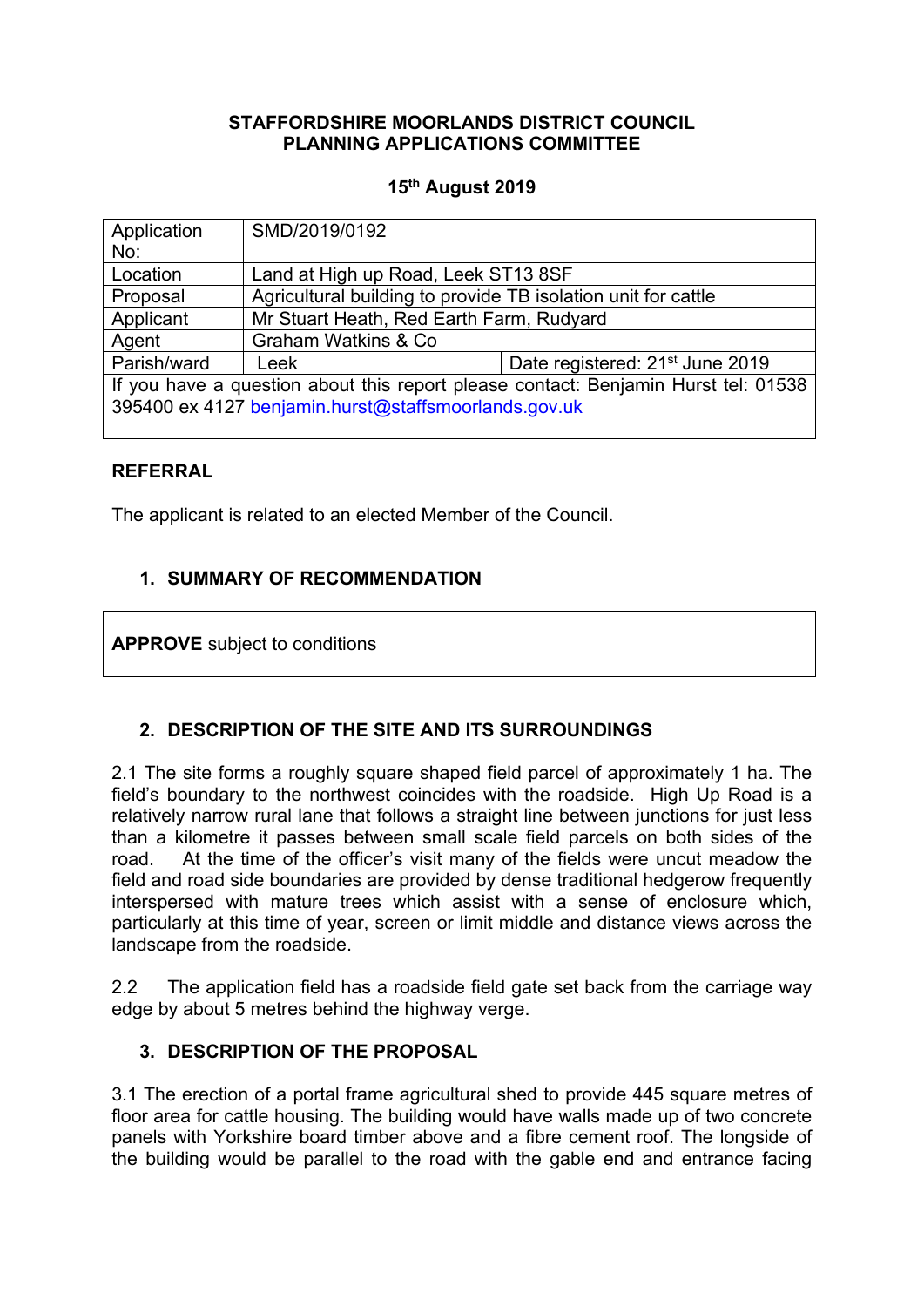north east opening onto a rectangular hard standing. The building would be set 60metres back from the roadside and accessed via a new stone track.

3.2 The applicant explains that he has a well established dairy enterprise with a herd of 500 dairy cows run between the linked holdings of Red Earth Farm, Fould Farm and Lower Foker Farm. He describes how his business has suffered from a number of Bovine Tuberculosis (TB) break downs in the herd over the last few years, and as a result has spent a majority of time subject to the associated movement restrictions on the stock produced on the farm, which can only be sold to a limited number of approved buyers, or direct to slaughter.

3.3 It is said that these restrictions cause problems for the calves produced on the holding, which total some 500 per year because the business needs to move these calves on regularly due to lack of space and valuable regular cash flow. The applicant says that there are few buyers looking for TB restricted calves and the value of a TB restricted calf at three weeks old is currently somewhere in the region of £80-£120, where as the same calf from an unrestricted herd would make in the region of £280-£350 at the local market. The applicant points to an average loss in the region of £200 per calf, which equates to £100,000 loss of income to the farm business each year.

3.4 It is explained how the proposal for the new livestock building will allow the calves to be moved to a separate location, away from the main farm, and be reared there, as an isolation unit. The requirements of an isolation unit are strictly controlled by DEFRA and it would enable the farm business to retain the calves and rear them so they can ideally be sold at full market value when they have achieved TB free status, which is when they have had two clear tests.

3.5 The height to the eaves will be 5.5metres from ground level to allow for farm machinery and good ventilation within the building, with a standard agricultural pitch. Isolation units must be wildlife proof and therefore cannot be open fronted, this means that there needs to be the adequate height and Yorkshire boarding to ensure air flow and ventilation to prevent pneumonia and similar issues. The space requirement for cattle is up to 4m² per animal (depending on age) and the building is expected to have in the region of 100 head of stock, depending on calving patterns etc. The remaining space would be utilised by storage for machinery feed and bedding, which needs to be separate to the main holding, and held within the building.

3.6 When the unit would be in use there are likely to be two visits a day made by Land Rover. A rearing cycle in isolation conditions lasts for 120 days, meaning that it is difficult to achieve more than two through puts in a year. At the beginning of the 120 days, stock would be brought on the site and introduced in deliveries occurring once a week for the first four weeks and at the end of the period they would be removed over a 2 week period. It is anticipated that feed deliveries would be made once a fortnight.

3.7 Details of the application scheme can be viewed at: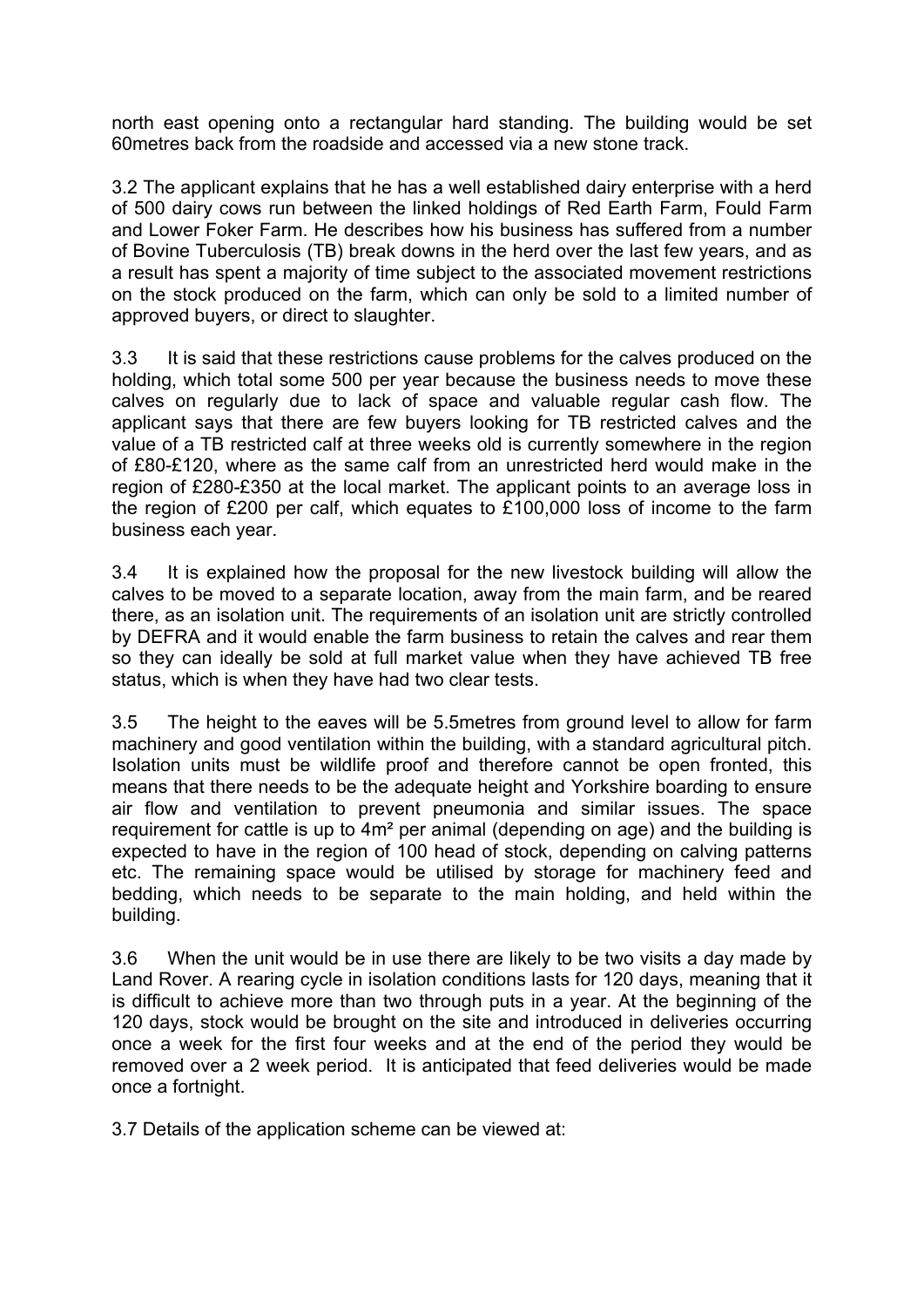[http://publicaccess.staffsmoorlands.gov.uk/portal/servlets/ApplicationSearchServlet?](http://publicaccess.staffsmoorlands.gov.uk/portal/servlets/ApplicationSearchServlet?PKID=128617) [PKID=128617](http://publicaccess.staffsmoorlands.gov.uk/portal/servlets/ApplicationSearchServlet?PKID=128617)

# **4. RELEVANT PLANNING HISTORY**

### 4.1 None

# **5. PLANNING POLICIES RELEVANT TO THE DECISION**

5.1 The Development Plan comprises of:

- Saved Local Plan Proposals Map / Settlement Boundaries (Adopted 1998)
- Core Strategy Development Plan Document (Adopted March 2014)

## Adopted Staffordshire Moorlands Core Strategy DPD (26<sup>th</sup> March 2014)

5.2 The following Core Strategy policies are relevant to the application:-

- **SS1 Development Principles**
- **SS1a Presumption in Favour of Sustainable Development**
- SS6 Rural Areas
- **SS6c Other Rural Area Strategy**
- **SD1 Sustainable Use of Resources**
- **DC1 Design Considerations**
- **DC3 Landscape and Settlement Setting**

#### Emerging Local Plan

5.3 A full schedule of main modifications to the Local Plan is expected to be subject to consultation early this autumn. The schedule will consist of modifications that the Inspector has so far deemed necessary to make the Local Plan sound. Following the consultation, the Inspector is expected to consider the responses before issuing his final report. Depending on the recommendations in the report, the Council may then be in a position to adopt the Local Plan.

5.4 In this context, the Council's position on the weight to be given to the policies contained in the Local Plan Submission Version in terms of the three criteria set out in Paragraph 48 of the NPPF is as follows:

- The stage of preparation the Local Plan is now at an advanced stage of preparation as discussed above.
- The extent to which there are unresolved objections to relevant policies this varies depending on the policy in question.
- The degree of consistency of policies with the NPPF given that the Council has submitted a Local Plan that it considers to be sound, all policies are deemed to be consistent with the NPPF.

#### Emerging Policies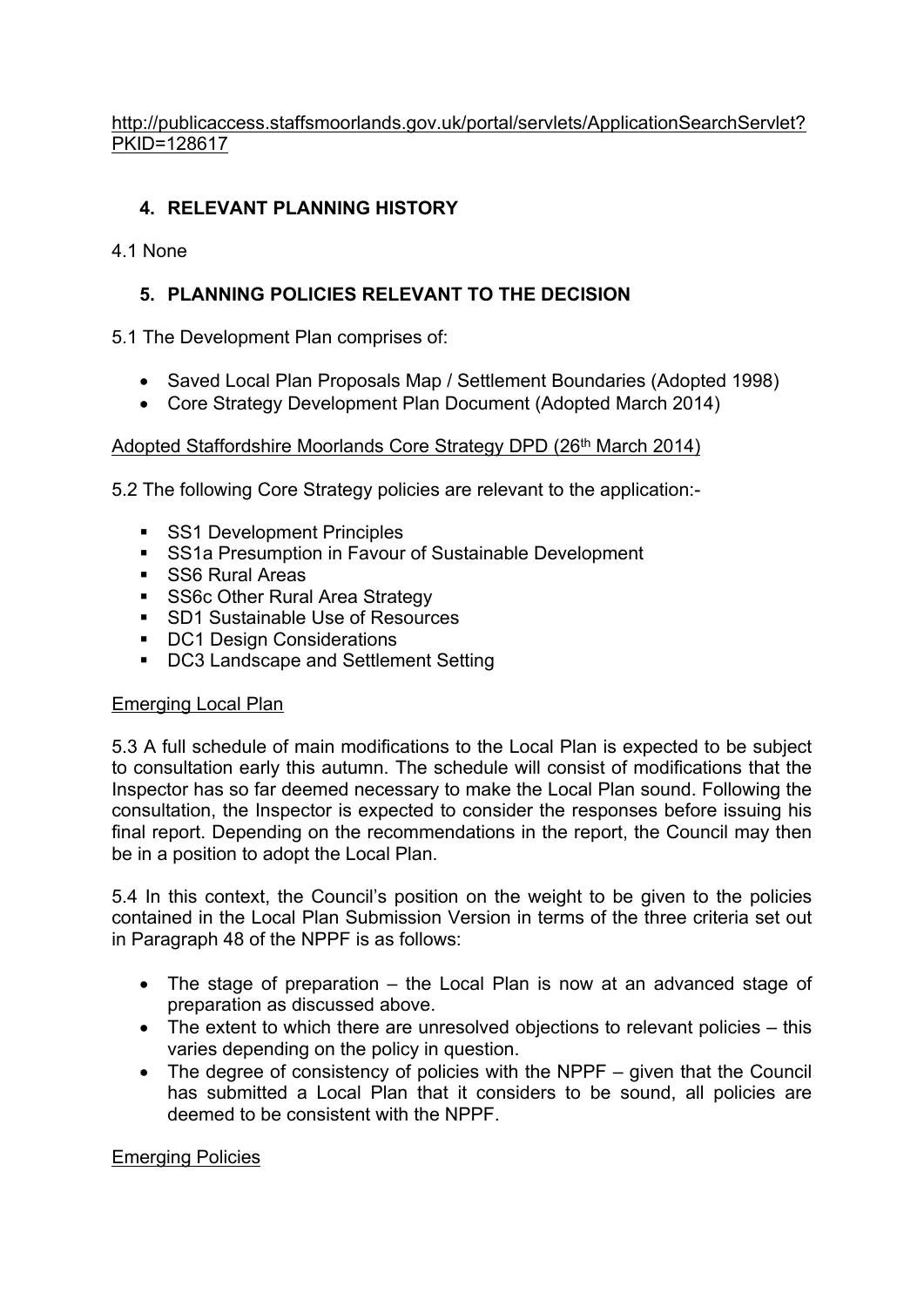5.5 The following policies (including their weighting) are considered to be relevant to this application:

- **SS1** Development Principles (Moderate)
- SS1a Presumption in Favour of Sustainable Development (Significant)
- **SS10 Other Rural Areas Strategy (Limited)**
- SD1 Sustainable Use of Resources (Limited)
- DC1 Design Considerations (Moderate)
- DC3 Landscape and Settlement Setting (Significant)

#### Supplementary Planning Guidance

5.6 The following documents supplement and provide an evidence base to the development plan:

Staffordshire Moorlands Design Guide (2018) Landscape Character Assessment (2008)

National Planning Policy Framework (NPPF) revised.

5.7The following sections of the NPPF are particularly relevant to this application:

- 2: Achieving sustainable development
- 6: Building a strong, competitive economy (supporting rural economy)
- 12: Achieving well-designed places.
- 15: Conserving and enhancing the natural environment

#### **6. CONSULTATIONS**

6.1 Expiry date:

Site Notice posted 31<sup>st</sup> July 2019

No public comments have been received

**Leek Town Council:** No Objection.

**Highway Authority:** No Objection subject to conditions

**Severn Trent Water:** No Objection

# **7. OFFICER COMMENT AND PLANNING BALANCE**

#### **Principle of Development**

7.1 The main issue for consideration is whether the development's impact on the character and appearance of the area, in this case farmland landscape with strong vegetated field boundaries, results in a degree of harm that outweighs the economic benefit from development that supports agricultural business in the rural areas.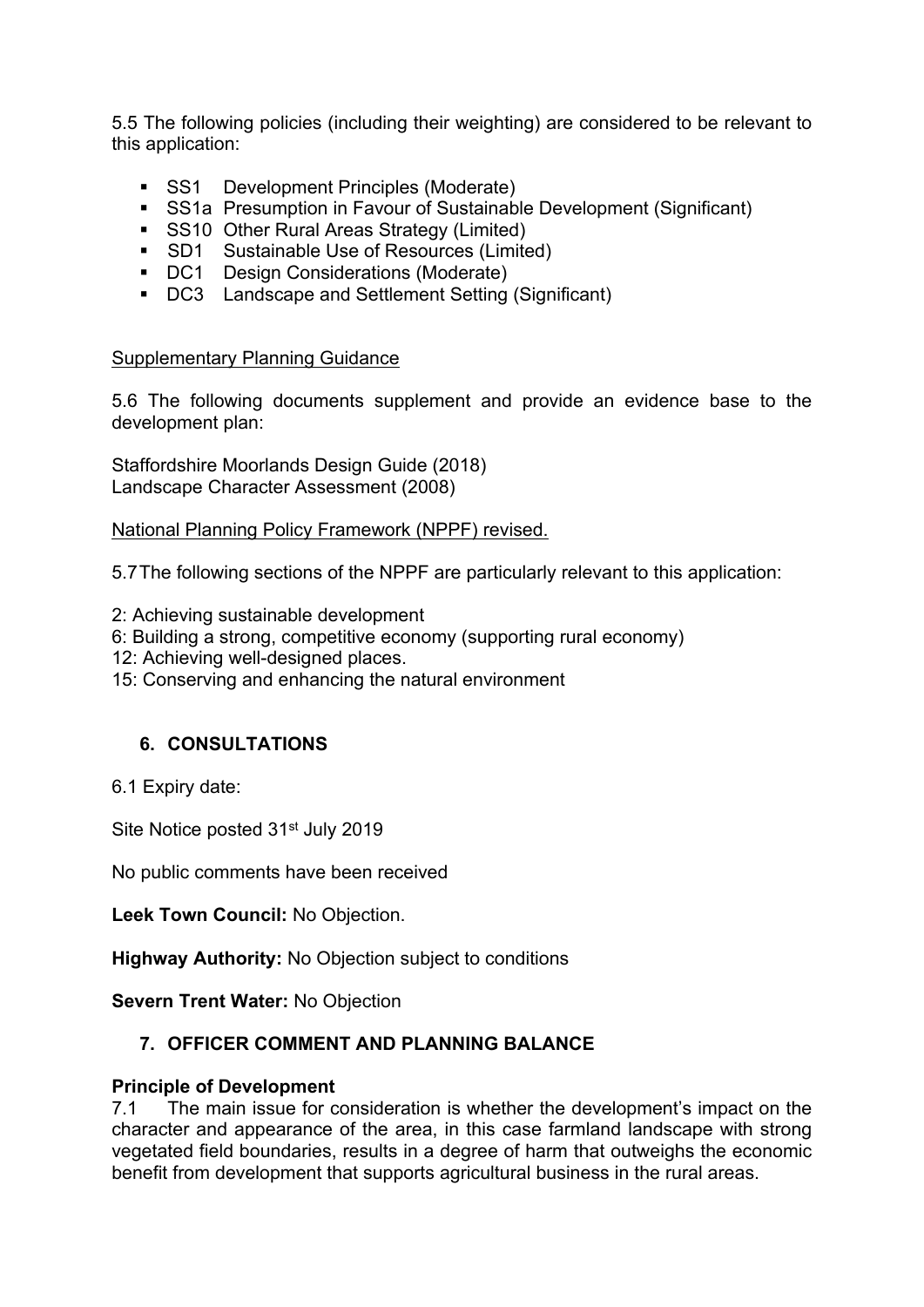7.2 At the heart of the NPPF and the Core Strategy there is a presumption in favour of sustainable development. Achieving sustainable development means that the planning system has overarching objectives to both help build a strong, responsive and competitive economy; and protect and enhance the natural environment. This is reflected in the 'Other Rural Area' strategy set out in the Core Strategy at SS6c which provides only for development that sustains the rural economy by enabling the limited expansion of an existing business and supporting the diversification of existing farm enterprise; and enhances and conserves the quality and character of the countryside.

#### **The Impact on the Character and Appearance of the area**

7.3 Inevitably many of the structures and buildings that farming enterprise rely upon are of functional or utilitarian appearance and size. While there are certain ways of siting, grouping and designing this type of development to minimise its impact, sometimes the needs of an enterprise will mean that development must be absorbed by their surroundings. Consequently it is common within a rural farming area for sheds, to be apparent and have some presence within the landscape. Leek is a market town and the surrounding countryside provides some of the land for farming community and economy. Within the locality of the application site there are other examples where utilitarian farm buildings and structures appear within the land scape, the building on the other side of the road to name just one.

7.4 The building would not appear within a 'valued landscape' as referred to and protected by paragraph 170(a) of the NPPF because it has no statutory status and has not been identified in the development plan as having specific quality. Nevertheless, policy DC3 of the Core Strategy says that more generally development should be resisted if it would harm the character of the local and wider landscape and paragraph 170(b) of the NPPF does still require decisions to recognise the intrinsic character and beauty of the countryside.

7.5 The building would sit toward the south east or rear boundary of the square land parcel, close to the strong hedgerow that defines the boundary. Public vantage is only provided from High Up Road and there are no public rights of way that would pass any closer to the building. The land on both sides of the road plateau at a relatively consistent level meaning that the building would appear neither raised nor over looked from the roadside. Views from the roadside across the field into the middle and far distance are of pleasant countryside. However, the landscape obviously consists of farmland made up of regular field parcels with hedgerow boundaries and the character and appearance of the land remains as such repeated, without interruption or deviation, to the horizon.

7.6 Within this context the building would appear from certain locations along the roadside, particularly during winter months when hedgerow and leaf cover is sparse, as an isolated intrusion within otherwise open countryside and there maybe some limited harm to the character and appearance of the area in those respects. However, over all, the building would appear obviously as an agricultural building within farmland, an appropriate context for the development meaning that it would not appear unusual or be unduly conspicuous. The landscape does not have any special designation or identified quality in the development plan and in those regards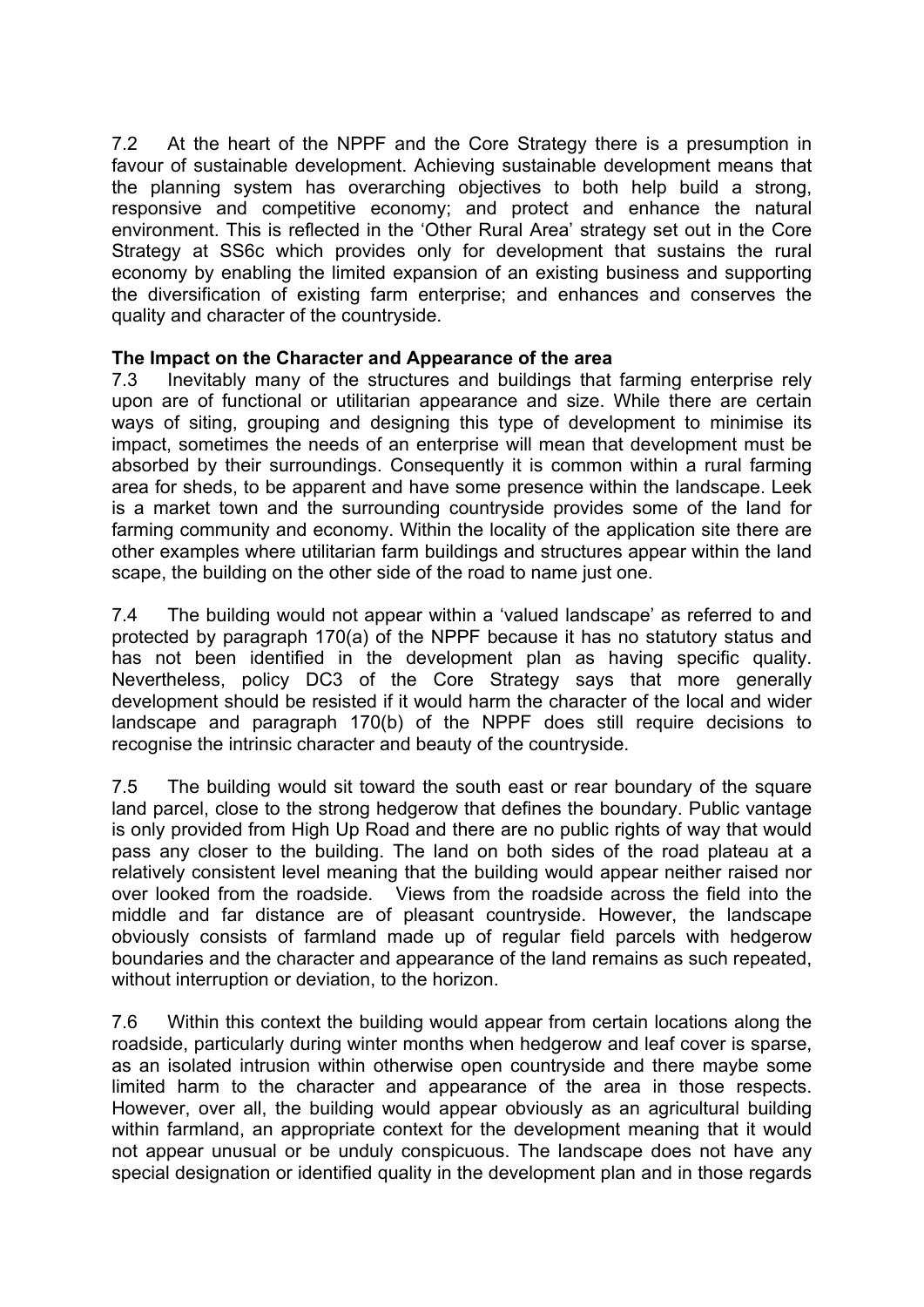policy provides limited protection. For much of the year the hedgerow boundaries, the mature trees and vegetation within the highway verge, will limit views across the land and of the building, as they provide a very natural and pre existing form of enclosure and screening. The harm to the character and appearance of the area, identified and discussed above, is rather limited and when considered in its wider context, that harm is less than significant.

## The farmer's need and benefit to the rural economy

7.7 There has been careful consideration of the farmer's need and whether there was any alternative location for the building, preferably new buildings that are located within an existing grouping can have less of a visual impact for example. However, the building in this case is an isolation unit and by its very nature it must be located away from existing farm buildings and infrastructure so that calves can be reared in a closed unit away from potential contamination.

7.8 The applicant explains (as set out in the application details above) how his large and well established enterprise is affected by TB and incurs financial loss and how the new unit would minimise costs and risks while introducing a new revenue stream allowing his enterprise to adapt and maximise profit relative to investment. Of course with successful robust farming enterprise there comes some wider benefit to the rural economy while, overall, preserving and protecting open countryside as a resource.

## **Access**

7.9 Access from the roadside to the building would be provided by a single carriageway stone track. There is a good 5-6metres of grass verge between the carriageway edge and the existing field gate that provides generous space for a vehicle to move clear of the site and gain visibility before pulling into the carriageway. Appropriate maintenance of the existing hedgerow and verge would protect visibility without any necessity to widen the access or to remove any part of the hedge. On balance, it is considered that the provision of any bound surface to the rear of the highway boundary would disproportionately affect the character and appearance of the area with an excessively engineered intrusion to the roadside, given the relatively infrequent use of the access that is set out and described in the application details above.

# **Foul Drainage**

7.10 Manure and effluent will fall and mix with dry straw bedding on a bound floor surface that is enclosed and contained by the walls of the building. The manure is removed periodically and spread on the farmer's fields.

# **Planning Balance & Conclusions**

7.11 The limited and less than significant harm that may occur to the character and appearance of the area does not outweigh the needs of the farmer, the benefit to the rural economy and the Development Plan and NPPF policy support that is provided for the expansion and diversification of farming enterprise.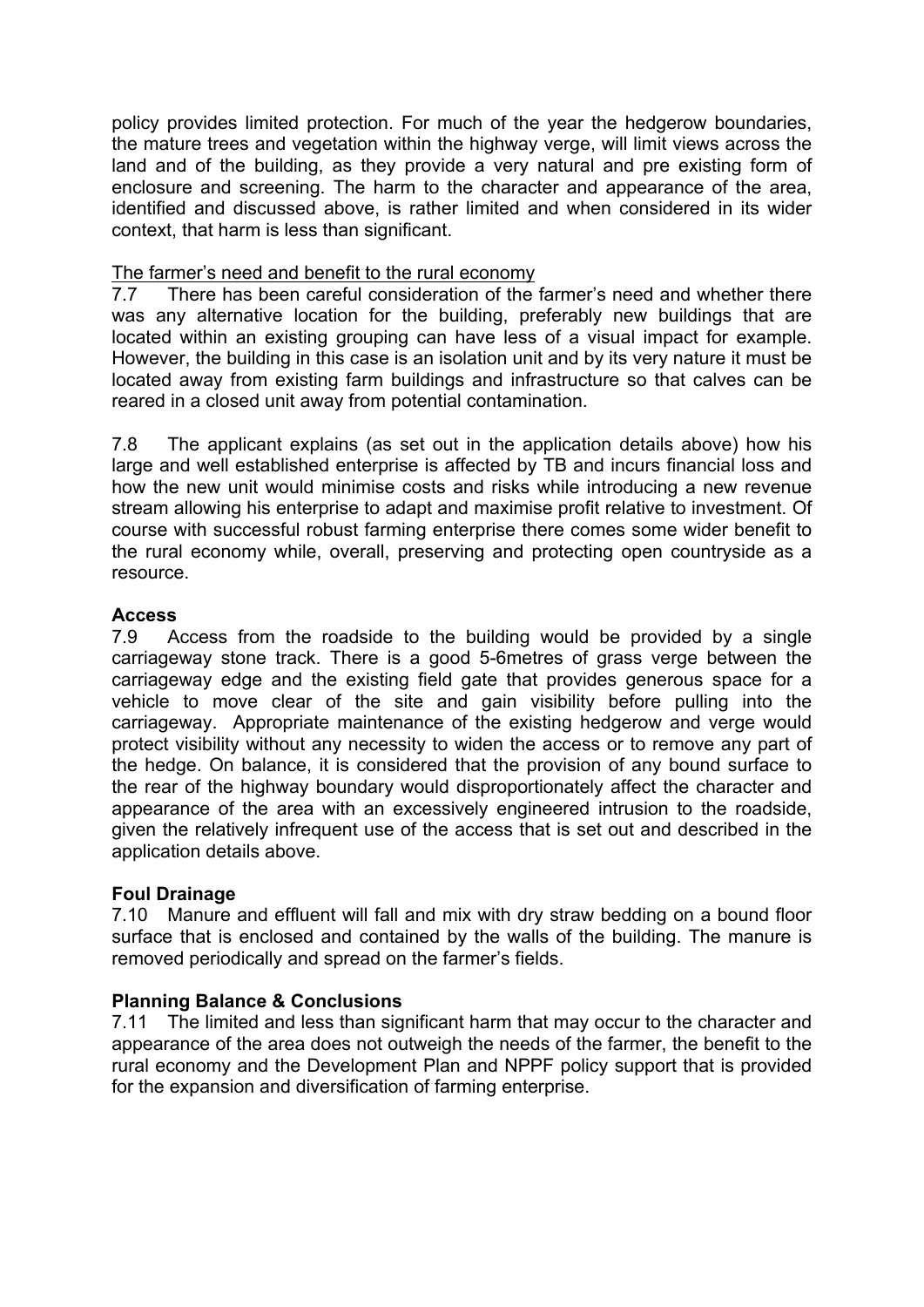### **8. RECOMMENDATION**

**A. That planning permisison be granted subject to the following conditions:**

**1. The development hereby permitted shall be begun before the expiration of three years from the date of this permission.**

**Reason:- To comply with Section 91(1) of the Town and Country Planning Act 1990 (As Amended)**

**2. The development permitted and described above shall only be carried out in complete accordance with the drawn and written details that are shown on the 1:500 location plan and the 1:100 Elevation Drawings that were submitted with the application, specifically the walling above the concrete sections at the base shall be hot and miss style timber yorkshire boarding and the roof shall be a dark grey coloured fibre cement material.** 

**Reason:- For the avoidance of doubt and in the interests of proper planning, in accordance with the National Planning Policy Framework.**

**3. The access track to the development shall be provided only as single width carriageway with a compacted lime stone surface along the entirety of its length. At all times when the development is in use, the existing hedgerow and verge shall be maintained in such a way that a visibility splay of 2.4mx215m in each direction, is provided over a height of 600 mm above the adjacent carriageway level.**

**Reason:- In the interests of highway safety and to ensure the free flow of traffic using the adjoining highway.**

**4. When the use of the building and development for the purposes of agriculture permanently ceases then, unless the Local Planning Authority have otherwise agreed in writing, the builidng and the development shall be removed from the land and the land shall, so far as is practicable, be restored to its condition before the development took place.**

**Reason:- The intrusion of the building within the landscape is, on balance, only considered justifiable if it meets a specified agrciultural need.**

**5. Notwithstanding the provisions of the Town and Country Planning (General Permitted Development) Order 2015 (or any order revoking and reenacting that order with or without modification), no development as specified in Part 3 Class(es) Q, shall be carried out without express planning permission first being obtained from the Local Planning Authority.**

**Reason:- To avoid permanent visual intrusion, traffic generation and additional impedimenta that would be detrimental to the amenities of neighbouring**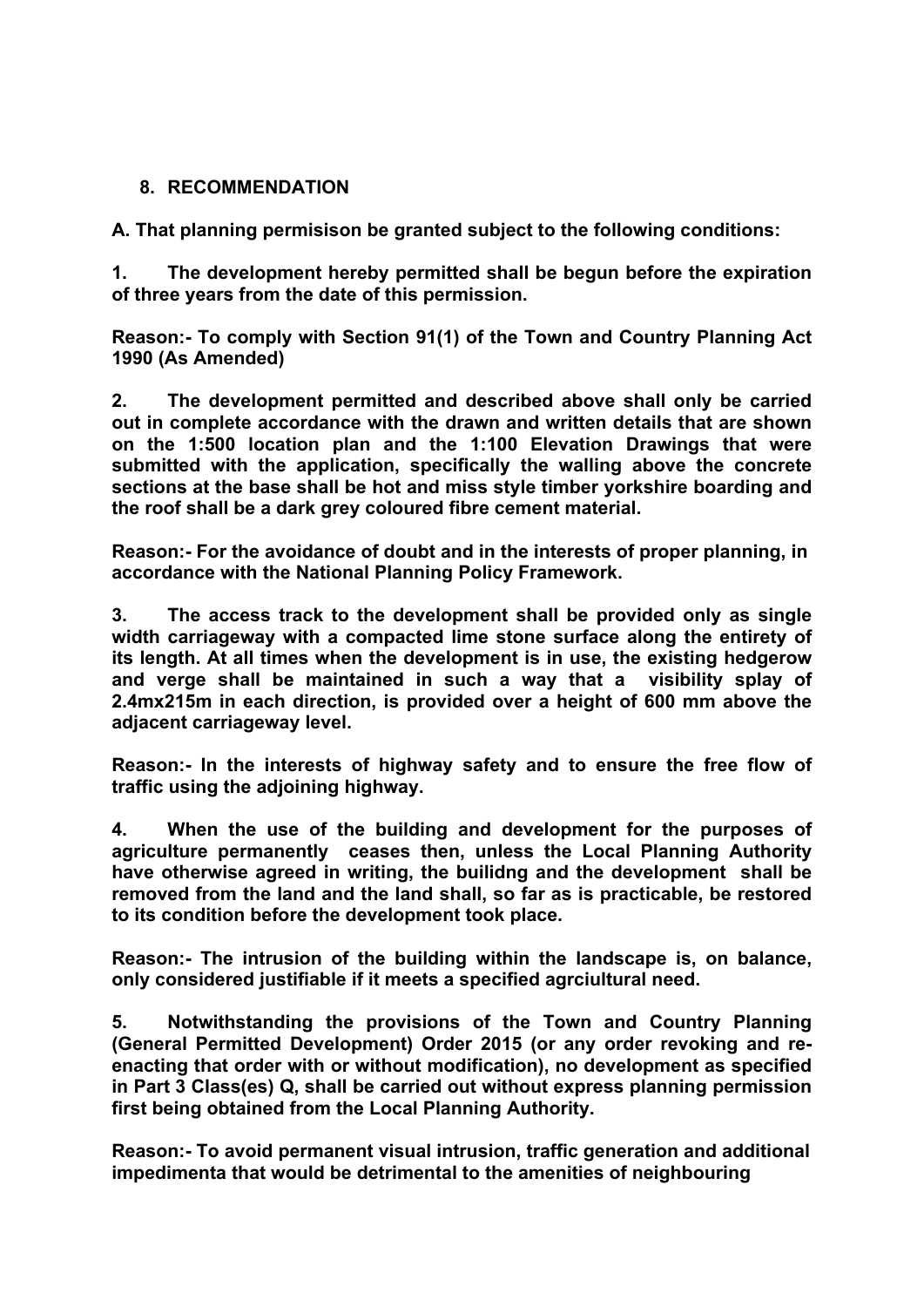#### **residents.**

**B. In the event of any changes being needed to the wording of the Committee's decision (such as to delete, vary or add conditions/informatives/planning obligations or reasons for approval/refusal) prior to the decision being issued, the Head of Development Services has delegated authority to do so in consultation with the Chairman of the Planning Applications Committee, provided that the changes do not exceed the substantive nature of the Committee's decision.**

#### **Informative**

**1. The application is for a sustainable form of development which complies with the development plan and the provisions of the National Planning Policy Framework it was unnecessary to seek amendments or revisions to the scheme.**